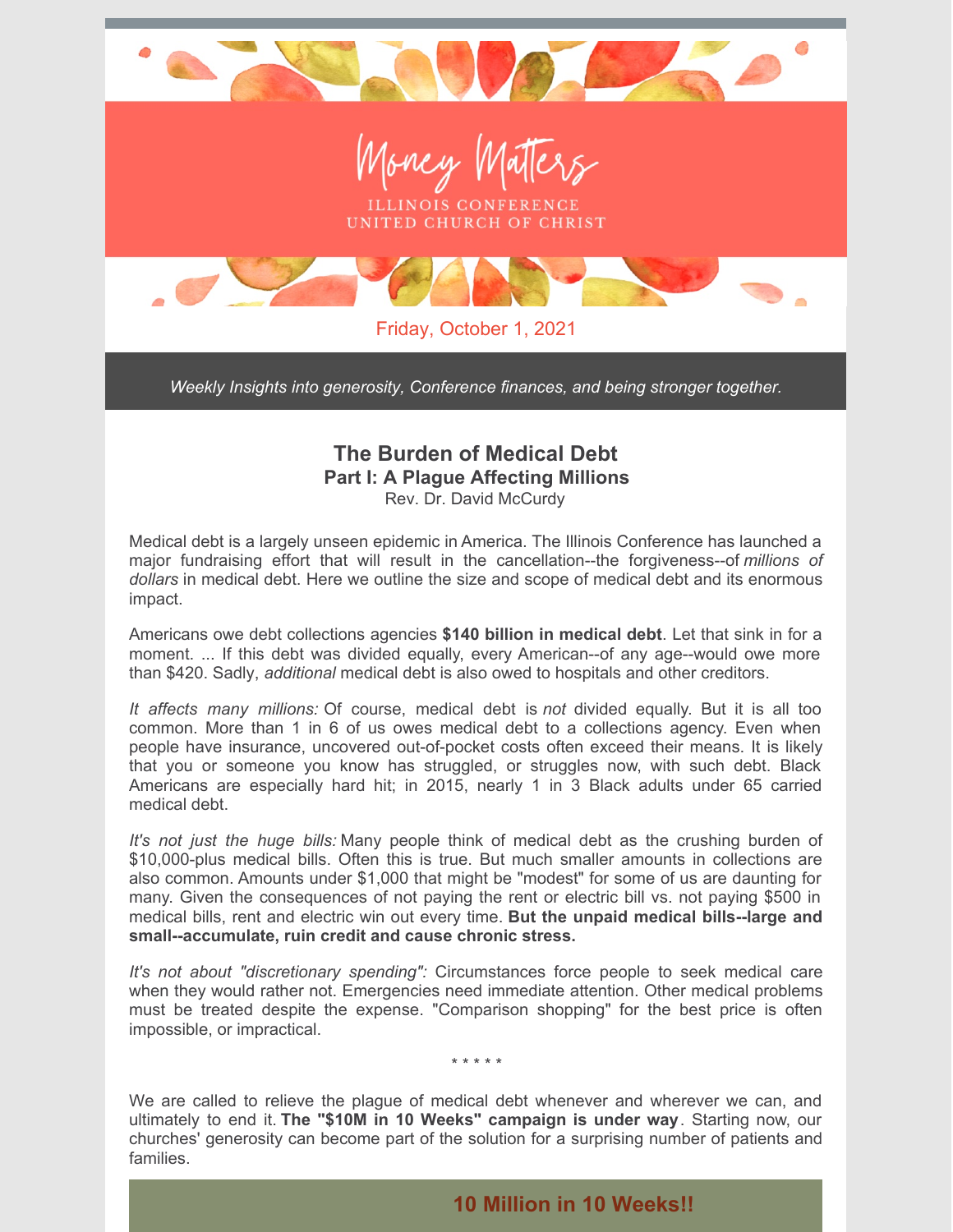

And we *Celebrate!!!*

## **St. John UCC in Palatine's 175th Anniversary!**

"On September 26th 2021, St John UCC kicked off our 175th Anniversary Celebration. We honored our forefathers for all that God accomplished through their dedicated efforts. Remembering that Jesus calls us to be empowered, encouraged, hopeful and to draw upon His love, our spirits were lifted high. We believe God still entrusts us with the Good News and look forward to many years of continued service."

> ~ Pastor Sandy St. John UCC Palatine, IL





Support the work of the Illinois Conference with your gifts today!

**Who we are**

The Illinois Conference of the United Church of Christ is made up of all of the churches, members, clergy and covenant partners affiliated with the United Church of Christ in the northern half of Illinois.

**DONATE NOW** 

THE ILLINOIS CONFERENCE UCC Money Matters - a weekly conversation about money and ministry in the Illinois Conference UCC is published by the Illinois Conference of the United Church of Christ, 1840 Westchester Blvd., Suite 200, Westchester, IL 60154. The Rev. Molly Carlson, Conference Minister; Sarah Lohrbach, Editor. Copy may be sent to: SarahLohrbach@ilucc.org.

This communication is made possible by your contributions to

## **Our Church's Wider Mission**